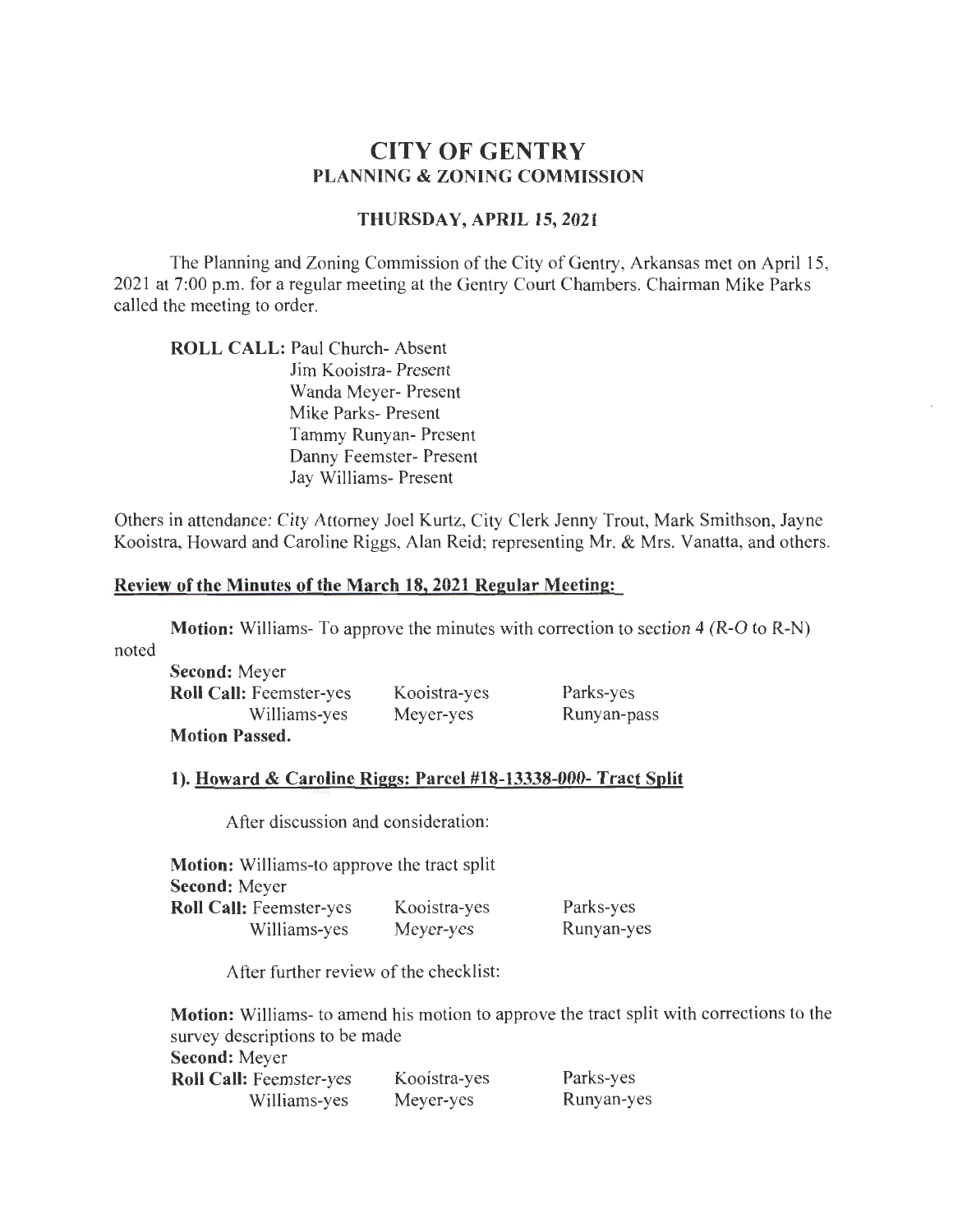# **Motion Passed.**

# **2). Oscar & Bibiana Mancia: Parcel #18-13340-000- Tract Split**

After review and discussion:

**Motion:** Meyer- to send back to property owners for corrections **Second:** Kooistra **Roll Call:** Feemster-yes Williams-yes **Motion passed.**  Kooistra-yes Meyer-yes Parks-yes Runyan-yes

# **3). Ray Netzel: Parcel #18-13587-000- Tract Split**

After review and discussion, it was decided the request did not meet the requirements needed for a tract split. Therefore, this request was refused.

# **4). Richard & Rocklynn Vanatta: Parcel #18-13877-001- Lot Line Adjustment**

After review and discussion with surveyor, Mr. Reid, options and suggestions were

provided to Mr. Reid for the property owners, Mr. & Mrs. Vanatta, and returned for adjustments.

# **5). Leokadia Lovejoy: Parcel #10-00148-515- Lot Line Adjustment**

After review and discussion:

**Motion:** Meyer- to approve the lot line adjustment **Second:** Runyan **Roll Call:** Feemster-yes Meyer-yes **Motion passed.**  Kooistra-yes Runyan-yes Williams-yes Parks-yes

# **6). Leo & Sandra Nash: Parcel #18-13862-006: Tract Split**

There being no application, nor payment submitted, discussion concluded there was

not enough information submitted, therefore the requirements were not met to process this request.